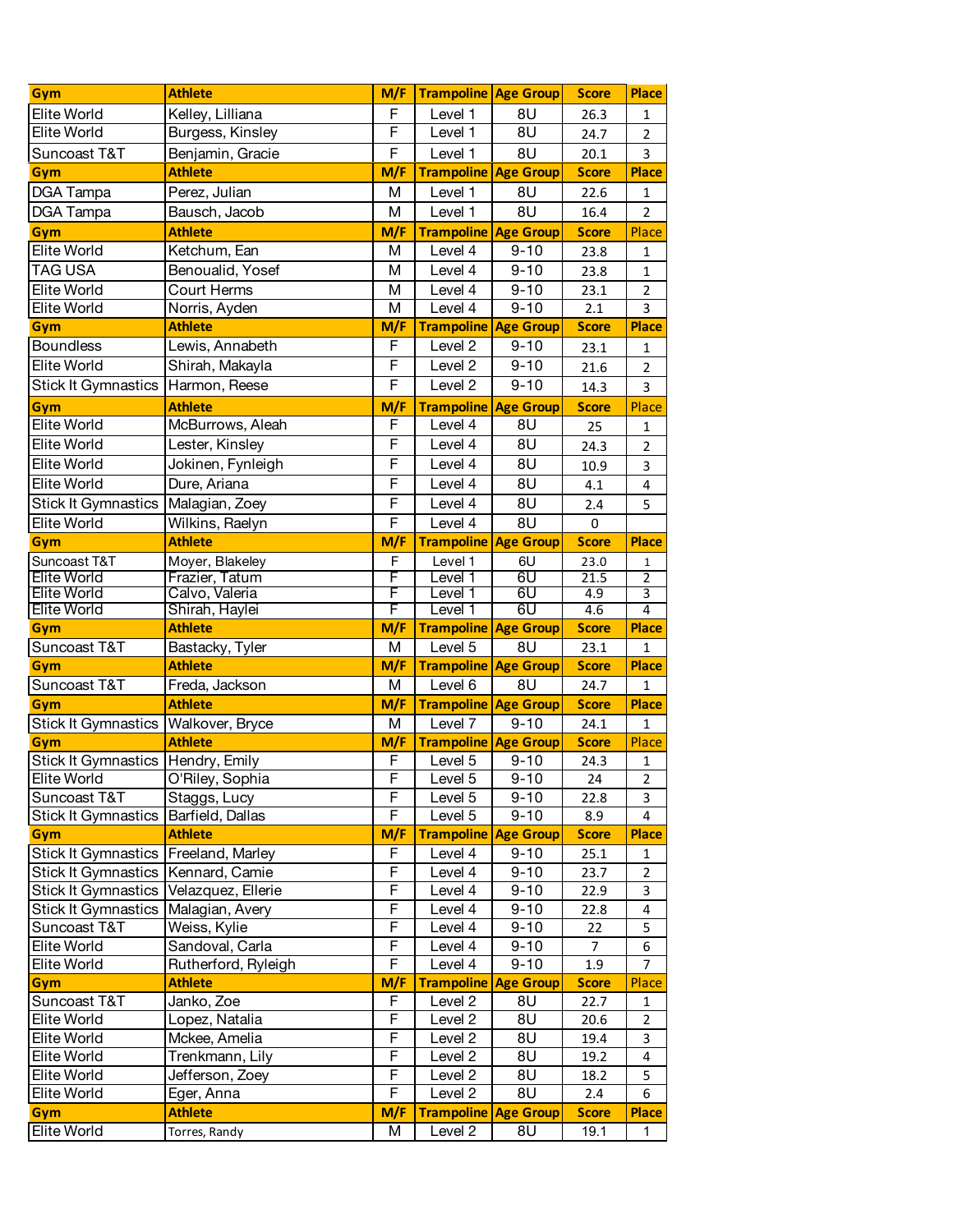| Gym                                  | <b>Athlete</b>                    |          | M/F Double-Mini Age Group        |                        | <b>Score</b>         | <b>Place</b>                     |
|--------------------------------------|-----------------------------------|----------|----------------------------------|------------------------|----------------------|----------------------------------|
| <b>Elite World</b>                   | O'Riley, Sophia                   | F        | Level 6                          | $9 - 10$               | 26.1                 | 1                                |
|                                      |                                   |          |                                  |                        |                      |                                  |
| <b>Elite World</b>                   | Williams, Kyra                    | F        | Level 6                          | 8U                     | 54.3                 | 1                                |
|                                      |                                   |          |                                  |                        |                      |                                  |
| <b>Stick It Gymnastics</b>           | Walkover, Bryce                   | М        | Level 6                          | $9 - 10$               | $\overline{57.5}$    | 1                                |
|                                      |                                   |          |                                  |                        |                      |                                  |
| Suncoast T&T                         | Freda, Jackson                    | М        | Level 6                          | 8U                     | 56.5                 | $\mathbf{1}$                     |
| Gym                                  | <b>Athlete</b>                    | M/F      | <b>Double-Mini</b>               | <b>Age Group</b>       | <b>Score</b>         | <b>Place</b>                     |
| Elite World                          | Lester, Kinsley                   | F        | Level 5                          | 8U                     | 54                   | 1                                |
| Elite World                          | McBurrows, Aleah                  | F        | Level 5                          | 8U                     | 53.9                 | $\overline{2}$                   |
| Elite World                          | Jokinen, Fynleigh                 | F        | Level 5                          | 8U                     | 46.3                 | 3                                |
| Elite World                          | Dure, Ariana                      | F        | Level 5                          | 8U                     | 44.6                 | 4                                |
|                                      |                                   |          |                                  |                        |                      |                                  |
| Suncoast T&T                         |                                   | М        | Level 5                          | 8U                     | 53.2                 | $\mathbf{1}$                     |
| Gym                                  | Bastacky, Tyler<br><b>Athlete</b> |          | <b>M/F Double-Mini Age Group</b> |                        | <b>Score</b>         | <b>Place</b>                     |
| <b>Stick It Gymnastics</b>           | Barfield, Dallas                  | F        | Level 5                          | $9 - 10$               | 57                   | 1                                |
| Stick It Gymnastics                  | Hendry, Emily                     | F        | Level 5                          | $9 - 10$               | 55                   | $\overline{2}$                   |
| Suncoast T&T                         | Staggs, Lucy                      | F        | Level 5                          | $9 - 10$               | 24.6                 | $\overline{3}$                   |
| Gym                                  | <b>Athlete</b>                    | M/F      | <b>Double-Mini</b>               | <b>Age Group</b>       | <b>Score</b>         | <b>Place</b>                     |
| <b>Elite World</b>                   | Ketchum, Ean                      | M        | Level 5                          | $9 - 10$               | 47                   | 1                                |
| Gym                                  | <b>Athlete</b>                    | M/F      | <b>Double-Mini</b>               | <b>Age Group</b>       | <b>Score</b>         | <b>Place</b>                     |
| <b>Elite World</b>                   | Wilkins, Raelyn                   | F        | Level 4                          | 8U                     | 53.9                 | 1                                |
| <b>Elite World</b>                   | Eger, Anna                        | F        | Level 4                          | 8 <sub>U</sub>         | 52.7                 | $\overline{2}$                   |
| Suncoast T&T                         | Janko, Zoe                        | F        | Level 4                          | 8U                     | 52.4                 | 3                                |
| Elite World                          | Mckee, Amelia                     | F        | Level 4                          | 8 <sub>U</sub>         | 52.1                 | 4                                |
| Elite World                          |                                   | F        | Level 4                          | 8U                     | 51.2                 | 5                                |
| <b>Stick It Gymnastics</b>           | Trenkmann, Lily<br>Malagian, Zoey | F        | Level 4                          | 8 <sub>U</sub>         | 49.2                 | $\overline{6}$                   |
| <b>Elite World</b>                   | Lopez, Natalia                    | F        | Level 4                          | 8 <sub>U</sub>         | 24.6                 | 7                                |
| Gym                                  | <b>Athlete</b>                    | M/F      | <b>Double-Mini</b>               | <b>Age Group</b>       | <b>Score</b>         | <b>Place</b>                     |
| <b>Elite World</b>                   | Torres, Randy                     | M        | Level 4                          | 8 <sub>U</sub>         | 54.4                 | 1                                |
| Gym                                  | <b>Athlete</b>                    | M/F      | <b>Double-Mini</b>               | <b>Age Group</b>       | <b>Score</b>         | <b>Place</b>                     |
| Suncoast T&T                         | Benjamin, Gracie                  | F        |                                  |                        |                      |                                  |
|                                      |                                   |          |                                  |                        |                      |                                  |
|                                      |                                   |          | Level 1                          | 8U                     | 27.0                 | 1                                |
| Gym                                  | <b>Athlete</b>                    | M/F<br>F | <b>Double-Mini</b>               | <b>Age Group</b>       | <b>Score</b><br>26.9 | <b>Place</b><br>1                |
| Suncoast T&T                         | Moyer, Blakeley                   | M/F      | Level 1                          | 6U                     | <b>Score</b>         | <b>Place</b>                     |
| Gym                                  | <b>Athlete</b><br>Bausch, Jacob   | M        | Double-Mini<br>Level 1           | <b>Age Group</b><br>8U | 53.6                 | 1                                |
| <b>DGA</b> Tampa<br><b>DGA Tampa</b> | Perez, Julian                     | M        | Level 1                          | 8 <sub>U</sub>         | 0.0                  | $\overline{\mathbf{2}}$          |
| Gym                                  | <b>Athlete</b>                    |          | M/F Double-Mini Age Group        |                        | <b>Score</b>         | <b>Place</b>                     |
| <b>Elite World</b>                   | Frazier, Tatum                    | F        | Level 2                          | 6U                     | 54.2                 | 1                                |
| <b>Elite World</b>                   | Shirah, Haylei                    | F        | Level 2                          | 6U                     | 19.8                 | $\overline{2}$                   |
| <b>Gym</b>                           | <b>Athlete</b>                    | M/FI     | <b>Double-Mini Age Group</b>     |                        | <b>Score</b>         | <b>Place</b>                     |
| <b>Elite World</b>                   | Kelley, Lilliana                  | F        | Level 3                          | 8 <sub>U</sub>         | 53                   | 1                                |
| <b>Elite World</b>                   | Burgess, Kinsley                  | F.       | Level 3                          | 8 <sub>U</sub>         | 39.5                 | 2                                |
| Gym                                  | <b>Athlete</b>                    | M/F      | <b>Double-Mini</b>               | <b>Age Group</b>       | <b>Score</b>         | <b>Place</b>                     |
| Elite World                          | Calvo, Valeria                    | F        | Level 3                          | 6U                     | 51.5                 | 1                                |
| Elite World                          | Jefferson, Zoey                   | F        | Level 3                          | 6U                     | 50.9                 | $\overline{2}$                   |
| Gym                                  | <b>Athlete</b>                    | M/F      | <b>Double-Mini</b>               | <b>Age Group</b>       | <b>Score</b>         | <b>Place</b>                     |
| <b>Stick It Gymnastics</b>           | Harmon, Reese                     | F        | Level 3                          | $9 - 10$               | 47.6                 | $\mathbf{1}$                     |
| Gym                                  | <b>Athlete</b>                    | M/F      | <b>Double-Mini</b>               | <b>Age Group</b>       | <b>Score</b>         | <b>Place</b>                     |
| <b>Boundless</b>                     | Lewis, Annabeth                   | F        | Level 4                          | $9 - 10$               | 56.4                 | 1                                |
| <b>Stick It Gymnastics</b>           | Freeland, Marley                  | F        | Level 4                          | $9 - 10$               | 56.1                 | 2                                |
| <b>Stick It Gymnastics</b>           | Malagian, Avery                   | F        | Level 4                          | $9 - 10$               | 56.1                 | $\overline{2}$                   |
| <b>Stick It Gymnastics</b>           | Velazquez, Ellerie                | F        | Level 4                          | $9 - 10$               | 55.8                 | 3                                |
| <b>Stick It Gymnastics</b>           | Kennard, Camie                    | F        | Level 4                          | $9 - 10$               | 55.2                 | 4                                |
| Suncoast T&T                         | Weiss, Kylie                      | F        | Level 4                          | $9 - 10$               | 54.9                 | 5                                |
| <b>Elite World</b>                   | Rutherford, Ryleigh               | F        | Level 4                          | $9 - 10$               | 52.2                 | $\overline{6}$                   |
| <b>Elite World</b>                   | Shirah, Makayla                   | F        | Level 4                          | $9 - 10$               | 27.5                 | 7                                |
| Elite World                          | Sandoval, Carla                   | F        | Level 4                          | $9 - 10$               | 0                    | 8                                |
| <b>Gym</b>                           | <b>Athlete</b>                    | M/F      | <b>Double-Mini</b>               | <b>Age Group</b>       | <b>Score</b>         | <b>Place</b>                     |
| <b>Elite World</b>                   | Norris, Ayden                     | M        | Level 4                          | $9 - 10$               | 53.6                 | 1                                |
| <b>TAG USA</b><br>Elite World        | Benoualid, Yosef<br>Court Herms   | Μ<br>M   | Level 4<br>Level 4               | $9 - 10$<br>$9 - 10$   | 54.4<br>54.4         | $\overline{2}$<br>$\overline{2}$ |